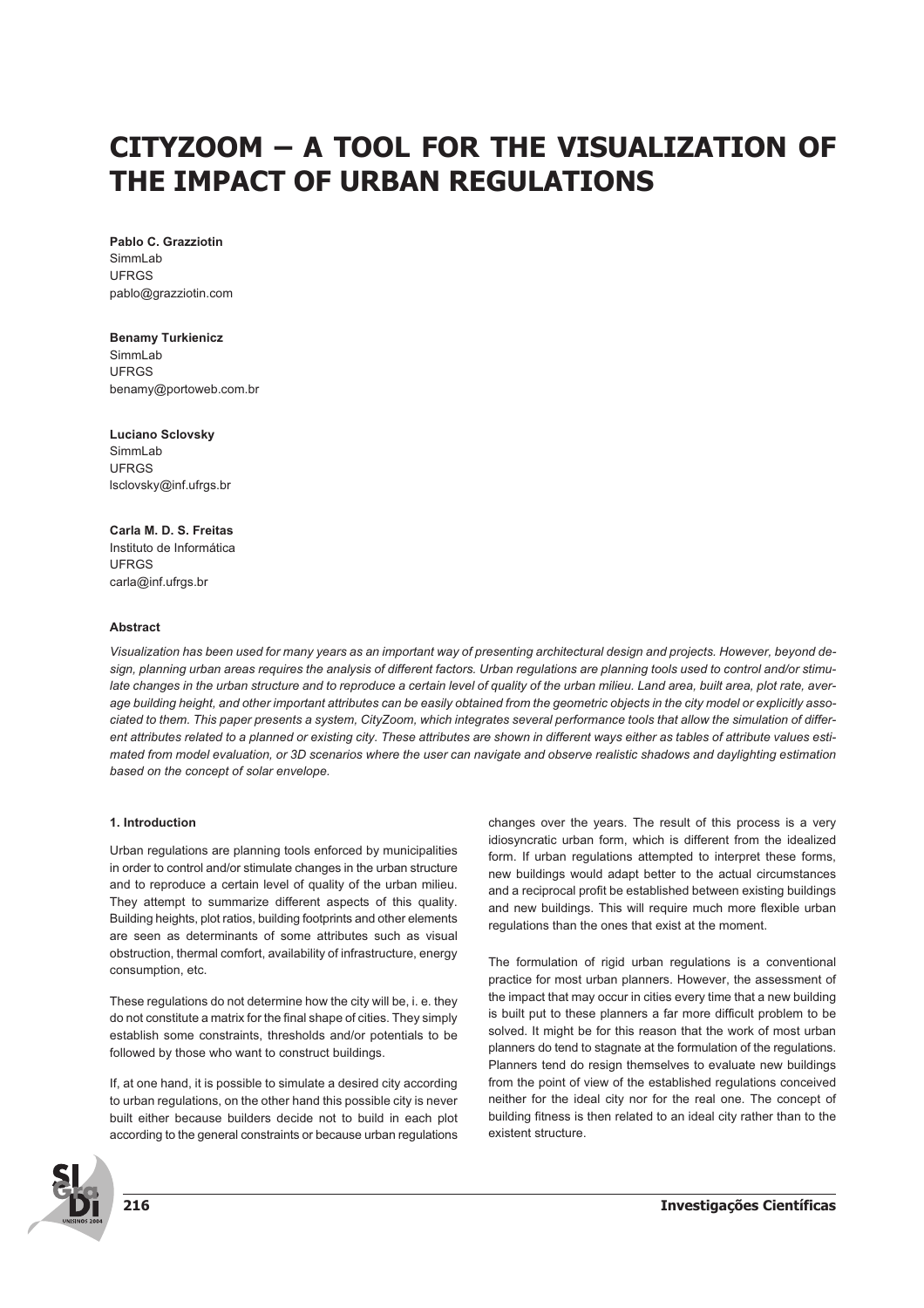Attributes such as visual obstruction, thermal comfort, energy consumption and urban drainage are intrinsic to any new building. At the same time, they do affect its immediate and more remote neighborhood. It is argued that the availability of adequate tools for the simulation of the reciprocal influence between these different attributes in the real city will help planners to intervene in the gap between the ideal city and the real city. The simultaneous correlation between the built form, urban regulations and different urban attributes could help urban regulations to be more flexible and therefore to approximate the real city from the main goals of the ideal city. The main challenge would therefore be how to assess aspects of the built form from different points of view so as to allow a different assessment each time that a building is built. The measure of building fitness will then be the result of the balance between the different intervening aspects in the existing urban fabric.

These aspects are independent, and also have independent evaluation criteria. They do not look like each other, but are correlated, which means that the improvement of one of them can cause unfavorable consequences to another. It follows that to observe how these aspects are related to each other, it would be necessary to use techniques to model cities that were sensible to the functional aspects being analyzed [1]. This complexity could be better understood only if the most important variables involved into a problem could be visualized in an integrated way.

However, there are no tools for the correlation of urban regulations to energetic, climatic, structural, and other attributes in the same computational environment. This will require the integration of different bodies of knowledge concerning urban performance. Urban regulations will then be seen as flexible tools, associated to this database and act as guide lines to reach environmental targets. The database could be visualized by a computational tool and used to take strategic decisions about city planning. A Decision Support System (DSS) operating over a database containing different aspects of a city would generate fast visualizations to different planning and urban growth options, considering the interrelations between these aspects.

This paper presents this tool – CityZoom – and it is organized in four sections. In the second section, a short review of the main computational tools associated to urban and building performance is presented. Section 3 shows CityZoom simulation modules and, in section 4, visualization tools are presented. Conclusions constitute the last section.

#### **2. CityZoom**

CityZoom [2] started as an urban planning research project and at its current development stage, is a Decision Support System for urban planning. It provides an environment where different building performance models can operate interactively, aiming to optimize the urban planning process. Each of these models corresponds to a module that implements them in the computational environment.

Its main difference and strength if compared to CAD or GIS is that a specific city model was designed. Data is represented in an object-oriented model representing the urban structure (city, blocks, roads, plots, buildings, etc. – see Figure 1) so that information can be obtained at any required level.



Figure 1: CityZoom city model

Each performance model in the CityZoom environment operates within its correspondent part of the computational structure, affecting all the related objects and models. Model integration is possible, since the correlation between any given parts is determined by the model (e.g., the building is contained by a plot, and a set of plots is contained in a block).

The main tool is a graphical editor (Figure 2) of urban structures. Data can be input in different ways, such as: freehand drawing of the urban structure, using a background aerial picture as reference, importing neutral file types (AutoCAD DXF, ArcView SHP, etc.), or by a direct connection to a spatial database. The data can then be used by the CityZoom's models, which are described in the next sections.



Figure 2: CityZoom main interface

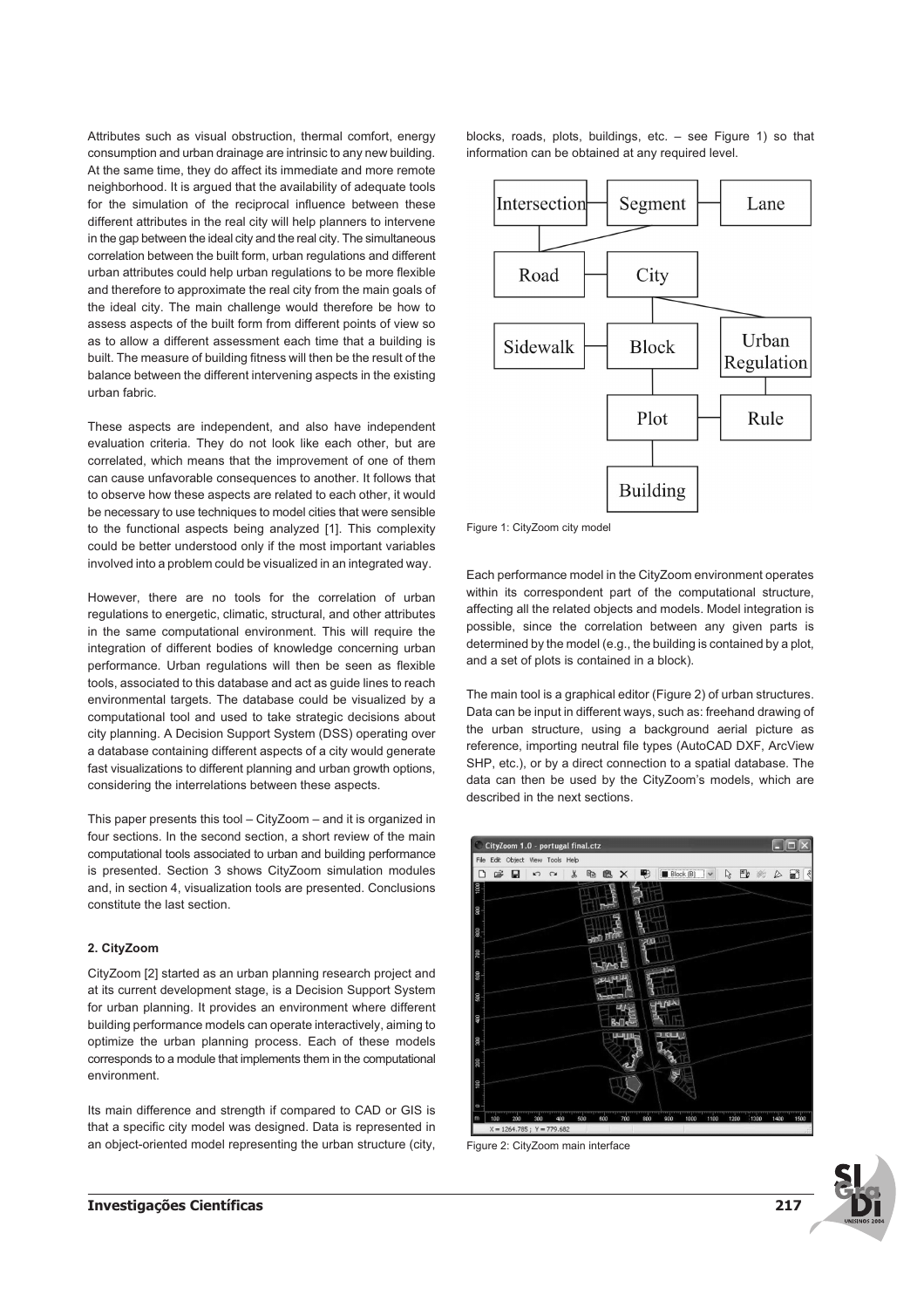## **2.1. BlockMagic**

BlockMagic [3] is the model for simulation of the building potential of urban plots, based on urban regulations. It can swiftly generate large sets of buildings in the most different urban scenarios, or validate user-built edifications.

Buildings are generated by applying urban regulations on the plot geometry according to input parameters which determine which of the building characteristics are to be assessed or optimized, such as number of floors, front or size width, slab area, plot occupation and plot ratio. It is also possible to fit the building shape to the plot size and shape, or to use a designed building shape.

Urban regulations are fully customizable, using the Urban Regulation Editor (Figure 3), allowing the input of arbitrary rules and the immediate evaluation of the impact resulting from these rules in a single plot, set of plots, or whole blocks.

BlockMagic also addresses environmental comfort issues, through the use of the Solar Envelope [4] technique. The Solar Envelope is a construct of space and time: the physical boundaries of surrounding properties and the period of their assured access to sunshine. The way these measures are set decides the envelope's final size and shape [5, 6].

Planning for insolation is essential in establishing the visual and thermal comfort, i.e., the benefits to be obtained from the sun in and around the buildings. The introduction of such parameters in the design process might substantially affect the land use, building density and urban land value.

The Solar Envelope is represented by a set of obstruction angles. Applying these angles to a plot, it is possible to obtain the maximum volume a building can occupy without casting undesired shadows over the immediate neighborhood.



Figure 3: Urban Regulations Editor

The integration of the Solar Envelope into BlockMagic is obtained by converting the obstruction angles into setbacks, verifying the plot orientation, and then applying these setbacks along with the urban regulations during the simulations. It is then possible to maximize the plots building potential and solar radiation access and its benefits.

# **3. Visualization of simulation results**

Simulation of the building potential of urban plots generates buildings by applying urban regulations on the plot geometry. The input parameters mentioned in section 2.1 determine which of the building characteristics are to be assessed or optimized.

Results can be visualized both in quantitative and qualitative ways, i.e., CityZoom can summarize numerical data generated by the performance models in tables and graphs as easily as it can show 3D graphical previews of the city. These allow the user to quickly observe the desired results and to freely navigate through hypothetical scenarios.

Numerical data can be obtained from the geometric objects in the city (for instance, the area of a block) or explicitly associated to them (for instance, the population of a building). These data can then be extracted for the whole city, or specific regions, and visualized with the Numerical Results Viewer module (Figure 4). Land area, built area, plot rate, average building height, and other important attributes can be easily summarized.



Figure 4: Numerical Results Viewer

#### **3.1. Mosaic**

Mosaic [7] (Figure 5) is a model correlation tool, built inside CityZoom, which converts data from the model evaluation of any city object attribute applied to its shape (in a polygon as opposed to a bitmap) to a regular grid of cells. The obtained grid is a regular mesh over the city geometric model, and data values associated to the grid are mapped to different colors. The grid itself becomes an image that can have a pixel resolution of arbitrary size. Thus, data obtained from different models, applied to different city objects can be compared.

A subset of the functionalities of a raster GIS was implemented. The obtained images are called *primitive maps*, and the user can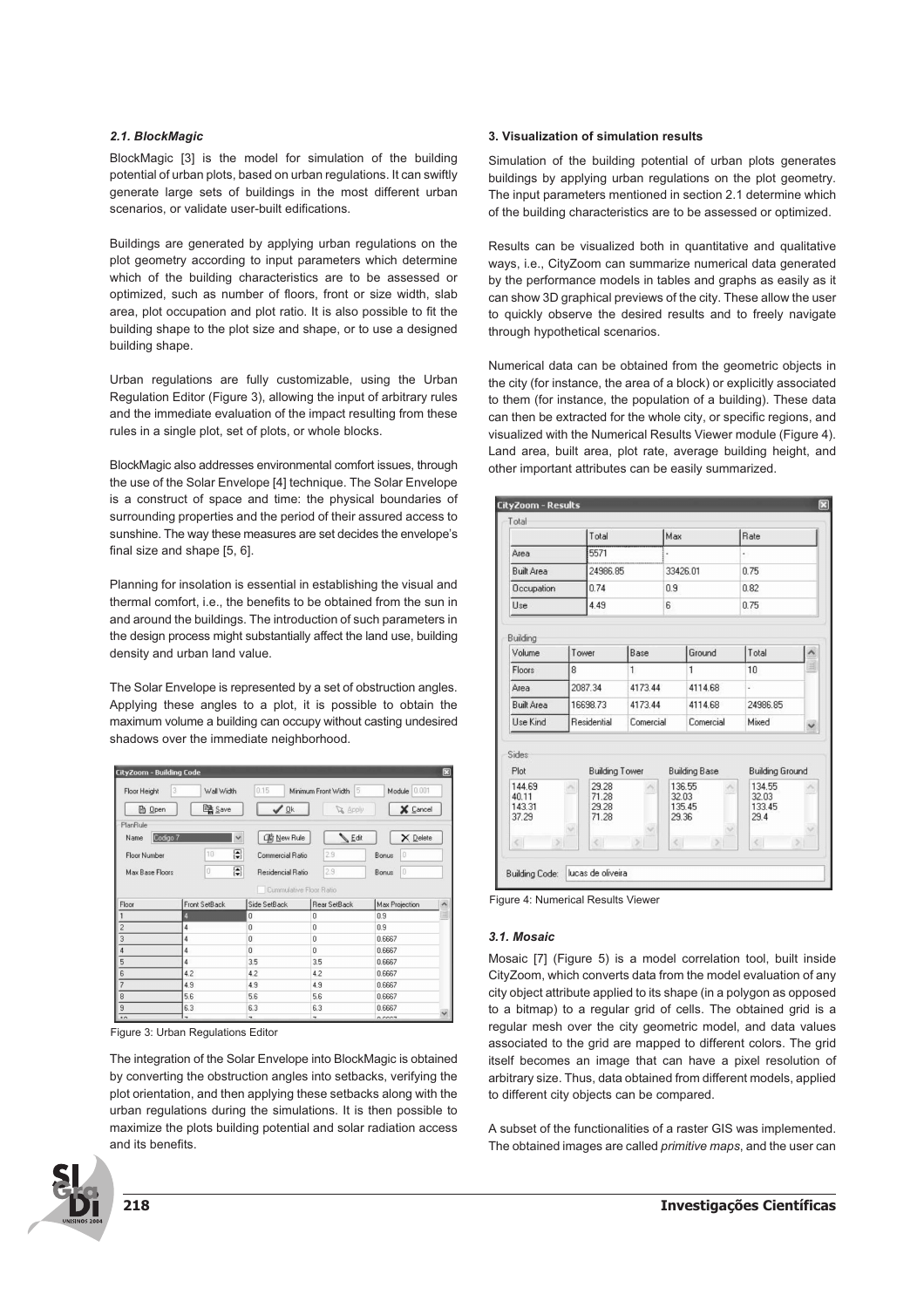employ map algebra to operate and compare these maps. Simple operations, such as sum and multiplication can be applied to generate *derived maps*. This tool is essential to allow city planners to obtain new information by combining data from different models.



Figure 5: Mosaic

#### **3.2. 3D Viewing Tool**

CityZoom also provides a 3D visualization tool (Figure 6), implemented using the OpenGL library. It is possible to interactively navigate through the three-dimensional scenario which represents the city being modeled, with the blocks, plots, buildings and reconstruction of the 3D terrain.

The 3D viewing tool also supports generation of realistic shadows in real time, based on the date and time input by the user. Moreover, the Solar Envelope can be shown (Figure 7) superposed to the existing or simulated city objects. This allows the verification of the relations between the buildings, allowing observing the impact of one building in the lighting of the others. This impact varies depending on the location of the city, date and time, and the simulation of the solar path during the say can be dynamically shown along the 3D view of the buildings, with changing shadows and solar envelopes (Figure 8).



Figure 6: 3D Visualization tool



Figure 7: 3D view with superposed Solar Envelope



Figure 8: Solar path depending on the time of the day.

#### **4. Conclusions**

Beyond the described applications, CityZoom and its modules constitute a powerful tool for the evaluation of the impact of urban regulations. It helps to reduce the difference between targets of performance models to the real city in that it apply the parameters of ideal performance to the existent streets, blocks, plots and buildings. CityZoom also help planners to adjust urban regulations to the targets of performance models. This way it is possible to anticipate the probable result of different urban regulations and therefore to choose the best set of rules and parameters in order to achieve desired environmental goals.

CityZoom constitute, as well, a powerful aid in processes involving community participation in planning decisions. Its visualization capabilities are easily understandable by people in general, which otherwise would have to analyze intricate data. It has been used, in Brazil, in different situations such as technical sessions with planning officers, in decision sessions at municipal councils and in design projects at Architecture and Urban Planning courses.